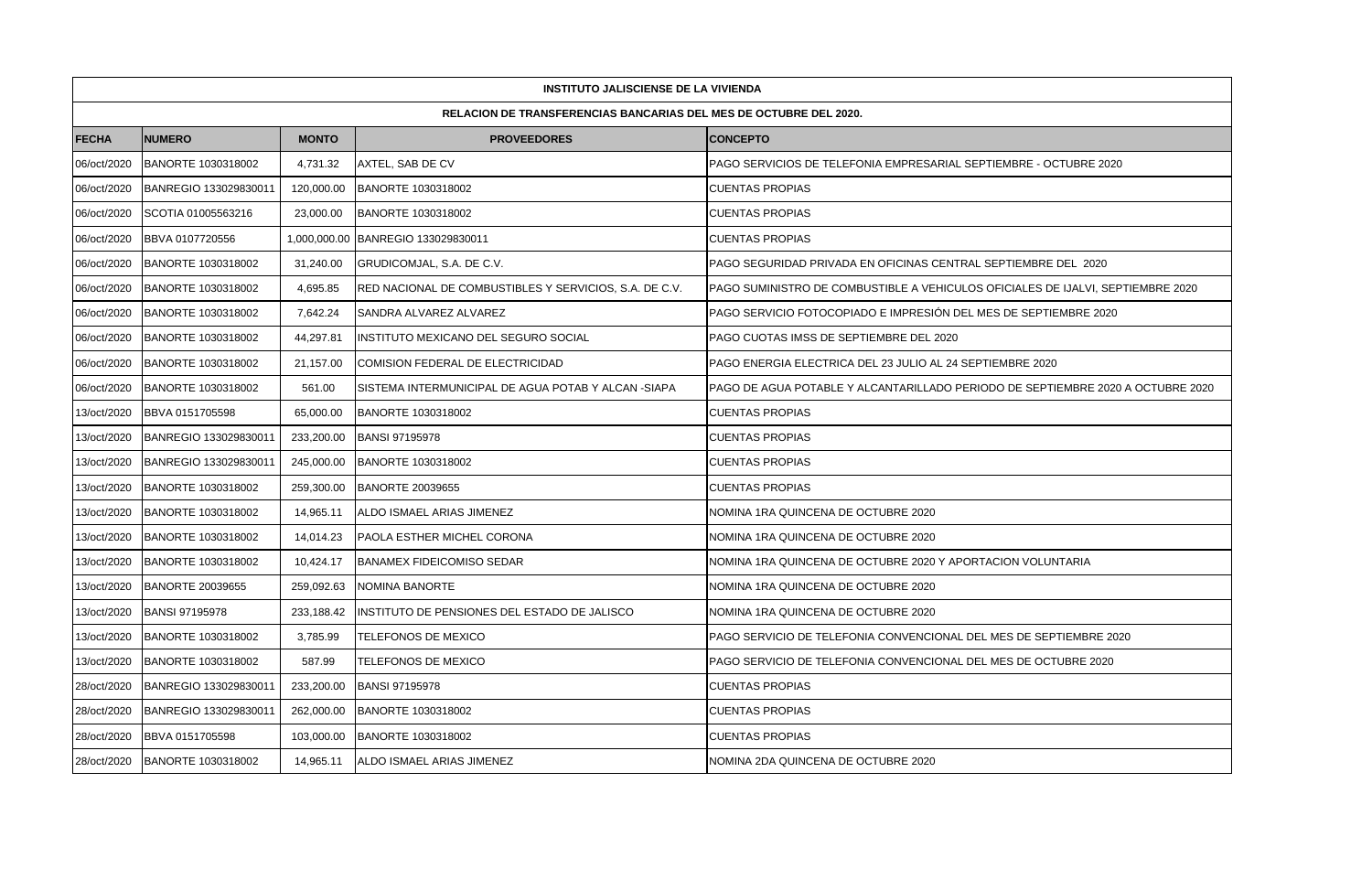| 28/oct/2020 | BANORTE 1030318002 | 14.014.23  | <b>IPAOLA ESTHER MICHEL CORONA</b>                      | INOMINA 2DA QUINCENA DE OCTUBRE 2020                                   |
|-------------|--------------------|------------|---------------------------------------------------------|------------------------------------------------------------------------|
| 28/oct/2020 | BANORTE 1030318002 | 10.424.17  | <b>IBANAMEX FIDEICOMISO SEDAR</b>                       | INOMINA 1RA QUINCENA DE OCTUBRE 2020 Y APORTACION VOLUNTARIA           |
| 28/oct/2020 | BANORTE 20039655   | 259.092.43 | INOMINA BANORTE                                         | INOMINA 2DA QUINCENA DE OCTUBRE 2020                                   |
| 28/oct/2020 | BANSI 97195978     |            | 233,188.62 INSTITUTO DE PENSIONES DEL ESTADO DE JALISCO | INOMINA 2DA QUINCENA DE OCTUBRE 2020                                   |
| 28/oct/2020 | BANORTE 1030318002 | 4.425.53   | <b>JAXTEL, SAB DE CV</b>                                | <b>IPAGO SERVICIOS DE TELEFONIA EMPRESARIAL OCTUBRE-NOVIEMBRE 2020</b> |
| 28/oct/2020 | BANORTE 1030318002 | 59.986.01  | TOKA INTERNACIONAL (VALES DE DESPENSA)                  | VALES DE DESPENSA DE OCTUBRE 2020                                      |
| 28/oct/2020 | BANORTE 1030318002 | 259.300.00 | <b>BANORTE 20039655</b>                                 | <b>ICUENTAS PROPIAS</b>                                                |